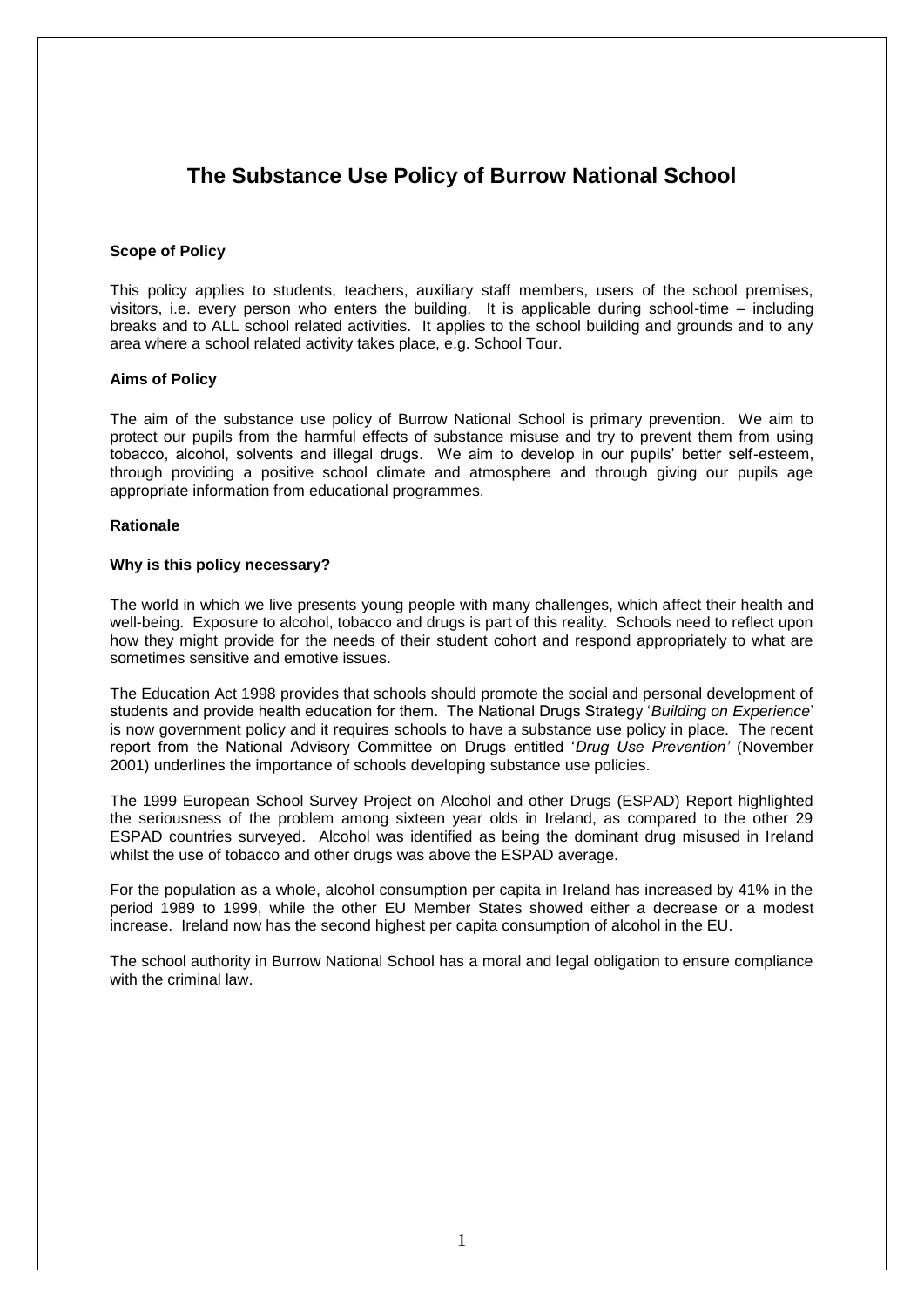### *Implementation Procedures*

*Copies of the policy will be distributed to Board of Management members for ratification in September 2014 when ratified and amended, copies were given to:* 

- *All staff members*
- *Parent Association*
- *Committee members*
- *School Community on request*

### *Monitoring and Review Procedures*

*A record will be kept in school of all substance use incidents. There will be an annual meeting of this Drugs' Formation Policy Committee to monitor and review procedures to be held in September each year. A copy of this policy will be issued to all staff members and a reminder of its contents will be given at the first staff meeting of each year. A Board of Management member has agreed to take responsibility to monitor procedures annually and ensure they are being adhered to Ms. Lynn Harley Principal.*

### **Policy Content**

### **Management of Alcohol, Tobacco and Drug Related Incidents**

The policy committee members believe that young people are most at risk in relation to substance use in Burrow National School in recreational areas, on the way to and from school and at out of school related activities supervised by staff members of Burrow National School.

*Incidents relating to alcohol, tobacco and drug use are addressed in the school's Code of Behaviour and pupils may be suspended or expelled if involved in any drug related incident.*

The school's shared understanding of a 'drug related incident' is:

- Any unusual or unbecoming behaviour resulting from intake or use of alcohol, tobacco or **drugs of any description.**
- The sale or passing on of any illegal substance,
- The possession of alcohol, tobacco or illegal drugs on school grounds or at school related activities
- Disposal of drugs or related items (e.g. syringes) found on school property.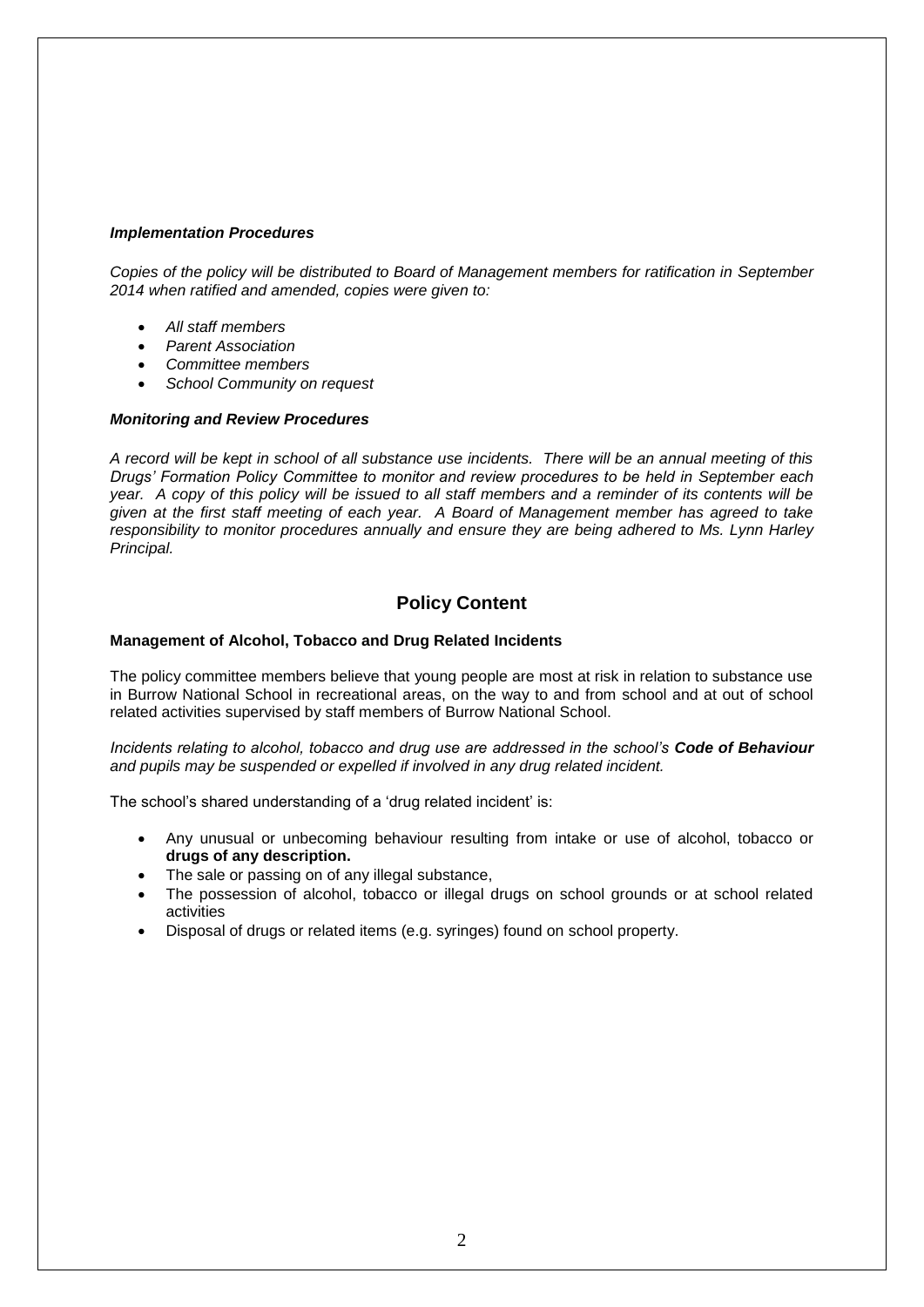The reporting procedure for such incidents is:

- **Step 1:** Witness to drug related incident informs teacher/staff member/Principal
- **Step 2**: Principal inform parents/guardians
- **Step 3**: Principal informs Chairperson of Board of Management
- **Step 4**: Gardaí informed depending on seriousness of incident
- **Step 5**: Area Health Board informed for disposal of items

*Parents will be involved by accepting the school's Code of Behaviour and Enrolment Policies.* They will be informed of an incident involving their own child and will be asked to accept responsibility, cooperate with the school authorities and with the Gardaí if necessary.

Parents will be involved in incidents involving another child only if deemed necessary by the school authorities; if parents are aware that another child is involved in drug-related incidents under the scope of this policy they should inform the teacher, Principal or a Board member.

The role of the Board of Management is to:

- Ratify this policy
- Implement this policy
- Monitor and evaluate it
- To sponsor/provide training for staff members
- Make decisions involving critical incidents
- To deal with the media in the event of a critical incident.

This policy puts the following procedures in place to deal with an incident requiring medical intervention:

- 'Universal Precautions' will be applied; e.g. **wearing of proper protective gloves etc**., **washing and making safe an area after an incident**; **First Aid training has been given to most staff members who are now qualified and certified to assist with medical emergencies**
- Copies of all relevant phone numbers are appendixes (see Appendix 1)
- A local doctor from a local practice has agreed to respond to a medical emergency in the school **(Dr. Gilliland or another doctor in Sutton Cross Surgery.)***The Board of Management is currently devising a Critical Incident Policy.*

T*he school has established an excellent rapport with the local Garda station and will invite representatives from the local Garda station to speak with senior pupils.* Whether or not to inform the Gardaí of minor incidents will be at the discretion of the Principal and the Chairperson of the Board of Management, but they will be involved in any serious substance abuse incidents. At local level the following support agencies are available to which students involved in substance misuse might be referred:

| ■ Drug Helpline                      | 1800 341900 |
|--------------------------------------|-------------|
| • Community Garda                    | 01 6664900  |
| • Dr Gilliland, Sutton Cross Surgery | 01 8323621  |

In the event of media interest in relation to a 'drug related incident', the matter will be referred to the Board of Management and the Chairperson will issue a prepared statement to the media.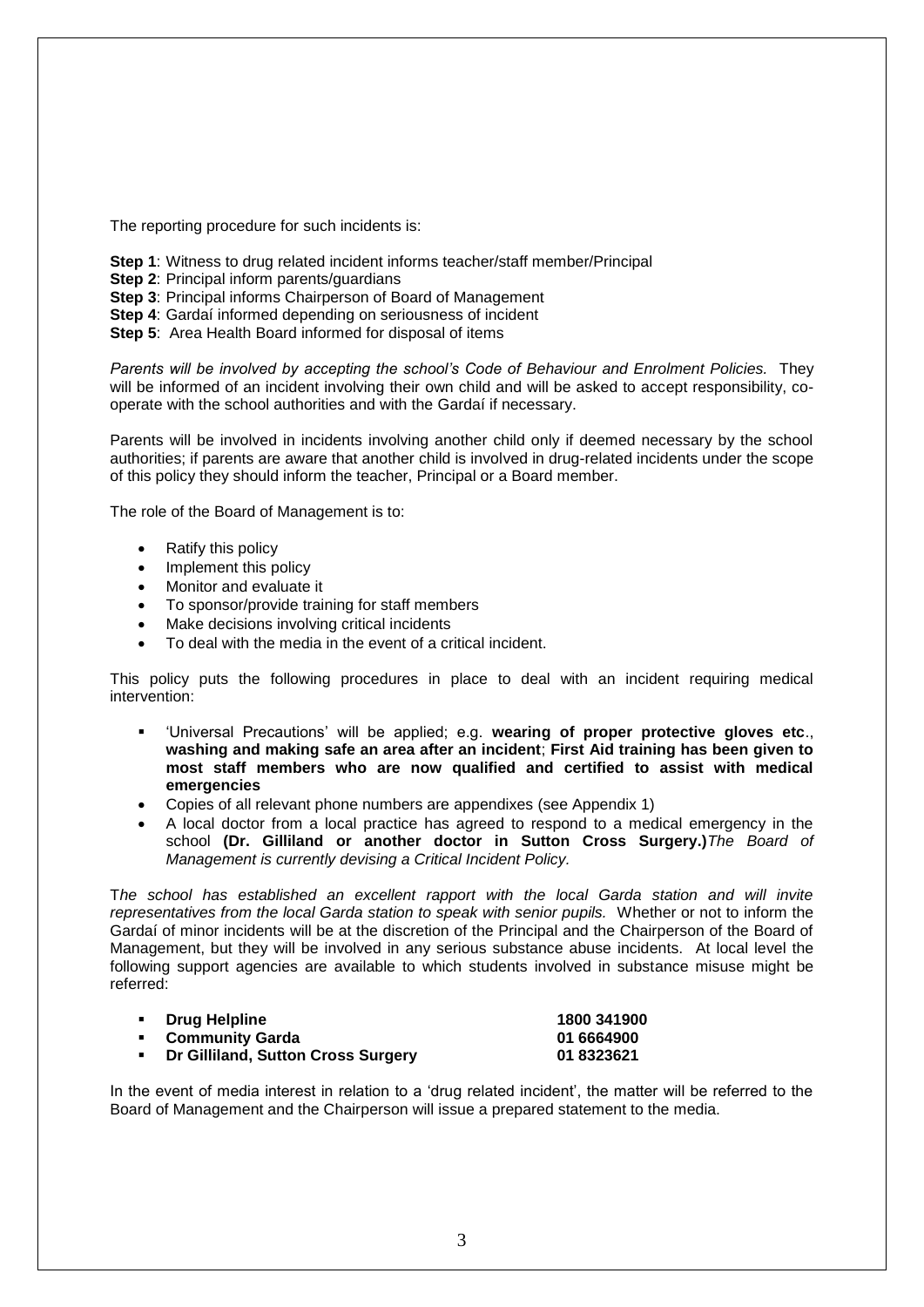#### **Management of Persons in the Workplace Under The Influence of Drugs and/or Alcohol**

The Board of Management shall ensure, so far as is reasonably practicable, that pupils and other persons in the workplace are not exposed to risks to their safety, health or welfare from persons under the influence of drugs and/or alcohol. The term "in the workplace", in the preceding sentence includes all school related activities taking place under the supervision of a teacher, with the Board's approval, and both within and away from the school premises.

Every school employee shall, while at work, ensure that he or she is not under the influence of an intoxicant as required by Section 13 of the Safety, Health and Welfare at Work Act, 2005.

Should the Principal and/or Deputy Principal have reasonable grounds to believe that a staff member is unfit for work, due to being under the influence of an intoxicant, the Principal and/or Deputy Principal shall ask that person to remove him/herself from the workplace, in the interests of the safety, health and welfare of the employee and others. In the case of employees who are at work under the influence of an intoxicant, disciplinary procedures may be implemented.

Should the Principal and/or Deputy Principal have reasonable grounds to believe that an employee of any contractor is unfit for work, due to being under the influence of an intoxicant, the Principal and/or Deputy Principal shall ask the contractor to remove his/her employee from the workplace.

If a member of staff has reasonable grounds to believe any person, other than a staff member or employee of a contractor, is unfit to be on the premises, due to being under the influence of an intoxicant, the staff member shall report his/her belief promptly to the Principal and/or Deputy Principal, who shall ask that person to remove him/herself from the workplace.

If a member of staff has reasonable grounds to believe that a parent or adult collecting a pupil from school or presenting themselves on the premises for another reason is unfit to be on the premises or to take care of the said pupil, the Principal and/or Deputy Principal will be informed and the duty of care will apply to the pupil. All necessary steps will be taken to protect the pupil and safeguard their best interests.

In the event that a staff member or any other person, referred to above, refuses a reasonable request to remove him/herself from the premises, the Principal and/or Deputy Principal may call the Gardaí to forcibly remove the person in question.

The Board of Management acknowledges its responsibility in promoting the welfare at work of teachers. An Employee Assistance Service (telephone: 1800 411 057 or e-mail: [eas@vhics.ie](mailto:eas@vhics.ie)) is available to teaching staff. In the event that substance abuse appears to be adversely affecting the performance and/or attendance pattern of any member of the teaching staff, the Board of Management may request such staff member to contact the Employee Assistance Service.

The Board of Management also acknowledges its responsibility in promoting the welfare at work of all other staff members. In the event that substance abuse appears to be adversely affecting the performance and/or attendance pattern of any member of the non-teaching staff, the Board of Management may request such staff member to seek counseling or other professional intervention.

All incidents, relating to the presence of persons at school, under the influence of an intoxicant, shall be recorded and reported as soon as possible to the Board of Management.

The Board of Management shall consider all such reports and decide on the appropriate action to be taken in the circumstances of each particular case.